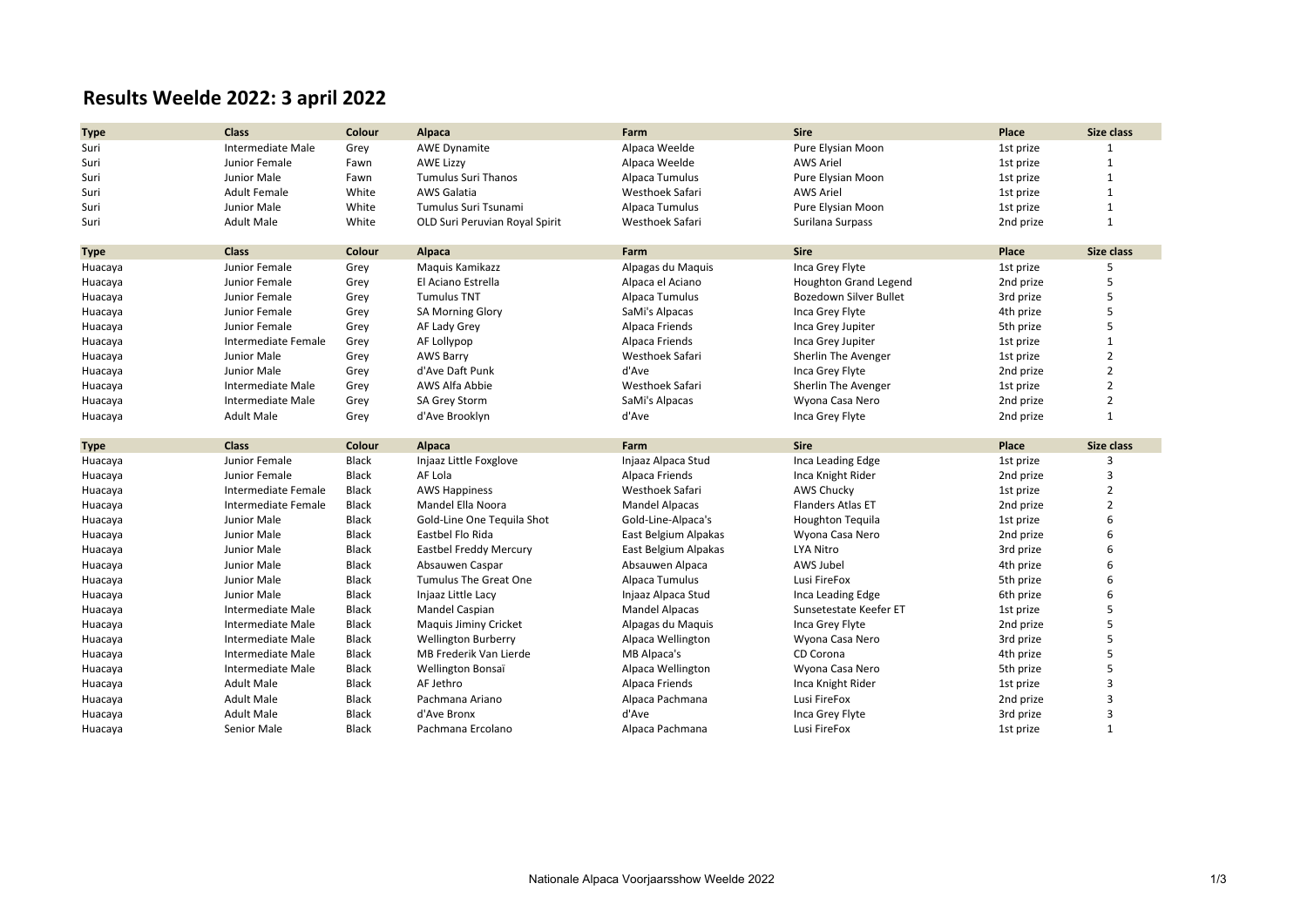| <b>Type</b>            | <b>Class</b>             | Colour           | <b>Alpaca</b>                              | Farm                     | <b>Sire</b>                       | Place              | Size class        |
|------------------------|--------------------------|------------------|--------------------------------------------|--------------------------|-----------------------------------|--------------------|-------------------|
| Huacaya                | Junior Female            | Brown            | Eastbel Fifth Harmony                      | East Belgium Alpakas     | Inca Knightsbridge                | 1st prize          | 8                 |
| Huacaya                | Junior Female            | Brown            | Injaaz Little Tide                         | Injaaz Alpaca Stud       | <b>Bozedown Chance III</b>        | 2nd prize          | 8                 |
| Huacaya                | Junior Female            | Brown            | Mandel Amalia                              | Absauwen Alpaca          | Flanders Kryptonite ET            | 3rd prize          | 8                 |
| Huacaya                | Junior Female            | Brown            | Gold-Line Oleanna                          | Gold-Line-Alpaca's       | Top-Line Kosmo                    | 4th prize          | 8                 |
| Huacaya                | Junior Female            | Brown            | Eastbel Frieda Gold                        | East Belgium Alpakas     | Waratah Flats Earl Grey           | 5th prize          | 8                 |
| Huacaya                | Junior Female            | Brown            | AF Lotus                                   | Alpaca Friends           | AF Haico                          | 6th prize          | 8                 |
| Huacaya                | Intermediate Female      | Brown            | <b>Tumulus Tallahassee</b>                 | Alpaca Tumulus           | Silverstream Plutus               | 1st prize          | $\mathbf{1}$      |
| Huacaya                | Junior Male              | Brown            | El Aciano Marques                          | Alpaca el Aciano         | <b>Houghton Champion</b>          | 1st prize          | $\mathbf{1}$      |
| Huacaya                | Intermediate Male        | Brown            | <b>AF Kravitz</b>                          | Alpaca Friends           | Redens Agamemnon                  | 1st prize          | 3                 |
| Huacaya                | Intermediate Male        | Brown            | Mandel Archie                              | <b>Mandel Alpacas</b>    | Flanders Atlas ET                 | 2nd prize          | 3                 |
| Huacaya                | Intermediate Male        | Brown            | Pachmana Iseo                              | Alpaca Pachmana          | Fontenelle Supernova              | 3rd prize          | 3                 |
|                        |                          |                  |                                            |                          |                                   |                    |                   |
| <b>Type</b>            | <b>Class</b>             | Colour           | Alpaca                                     | Farm                     | <b>Sire</b>                       | Place              | Size class        |
| Huacaya                | Junior Female            | Fawn             | Mandel Ada                                 | <b>Mandel Alpacas</b>    | <b>Flanders Atlas ET</b>          | 1st prize          | $\overline{2}$    |
| Huacaya                | Junior Female            | Fawn             | AF Laluna                                  | Alpaca Friends           | Aquaviva Midas                    | 2nd prize          | $\overline{2}$    |
| Huacaya                | Intermediate Female      | Fawn             | AWS Hollywood                              | Westhoek Safari          | Gilt Edge Gold Standard           | 1st prize          | $\mathbf{1}$      |
| Huacaya                | <b>Adult Female</b>      | Fawn             | <b>AWS Victoria</b>                        | Absauwen Alpaca          | <b>Flanders Cassius</b>           | 1st prize          | $\mathbf{1}$      |
| Huacaya                | Junior Male              | Fawn             | <b>AWS Dieke</b>                           | Westhoek Safari          | <b>AWS Hades</b>                  | 1st prize          | $\overline{7}$    |
| Huacaya                | Junior Male              | Fawn             | <b>MB Peter Reid</b>                       | MB Alpaca's              | <b>ABR Luciano</b>                | 2nd prize          | $\overline{7}$    |
| Huacaya                | Junior Male              | Fawn             | Eastbel Franky goes to Hollywood           | East Belgium Alpakas     | Maquis Francorchamps              | 3rd prize          | 7                 |
| Huacaya                | Junior Male              | Fawn             | Top-Line Orval                             | Top-Line-Alpacas         | <b>UBR Top-Line King</b>          | 4th prize          | $\overline{7}$    |
| Huacaya                | Junior Male              | Fawn             | Pachmana Kallisto                          | Alpaca Pachmana          | Pachmana Corleone                 | 5th prize          | $\overline{7}$    |
| Huacaya                | Junior Male              | Fawn             | <b>ARE Iron Man</b>                        | Alpaca Reckheim          | Aguaviva Marcus                   | 6th prize          | $\overline{7}$    |
| Huacaya                | Intermediate Male        | Fawn             | Injaaz Godchild                            | Injaaz Alpaca Stud       | Silverstream Godsend ET           | 1st prize          | $\overline{7}$    |
| Huacaya                | Intermediate Male        | Fawn             | <b>AWS Marcos</b>                          | Westhoek Safari          | <b>AWS Hades</b>                  | 2nd prize          | $\overline{7}$    |
| Huacaya                | Intermediate Male        | Fawn             | Fiber Line Outlander                       | Alpaca Fiber Line        | AWS Jubel                         | 3rd prize          | $\overline{7}$    |
| Huacaya                | Intermediate Male        | Fawn             | Maguis Just Fabulous                       | Alpagas du Maquis        | Maquis Francorchamps              | 4th prize          | $\overline{7}$    |
| Huacaya                | Intermediate Male        | Fawn             | Eastbel Ed Sheeran                         | East Belgium Alpakas     | Flanders Kasabian ET              | 5th prize          | $\overline{7}$    |
| Huacaya                | Intermediate Male        | Fawn             | <b>HVB Ferdinand Memphis</b>               | Alpaca-erf VdMj          | SPO Depay Memphis                 | 6th prize          | $\overline{7}$    |
| Huacaya                | <b>Adult Male</b>        | Fawn             | AWS Cosmo                                  | Westhoek Safari          | Waratah Flats Exodus              | 1st prize          | $\overline{7}$    |
| Huacaya                | <b>Adult Male</b>        | Fawn             | Maguis Iconique                            | Alpagas du Maquis        | Maquis Francorchamps              | 2nd prize          | $\overline{7}$    |
| Huacaya                | <b>Adult Male</b>        | Fawn             | Flanders Falcon ET                         | Alpaca Weelde            | Waratah Flats Fire Cracker        | 3rd prize          | $\overline{7}$    |
| Huacaya                | <b>Adult Male</b>        | Fawn             | <b>Eastbel Casper</b>                      | East Belgium Alpakas     | Inca Implicit                     | 4th prize          | $\overline{7}$    |
| Huacaya                | <b>Adult Male</b>        | Fawn             | Chocolate Torpedo                          | Alpaca Chocolate Hills   | Flanders Salvador ET              | 5th prize          | $\overline{7}$    |
| Huacaya                | <b>Adult Male</b>        | Fawn             | Sunset Kilian                              | Sunset Alpaca            | Flanders Kryptonite ET            | 6th prize          | $\overline{7}$    |
|                        | <b>Class</b>             |                  |                                            |                          | <b>Sire</b>                       |                    | <b>Size class</b> |
| <b>Type</b><br>Huacaya | Junior Female            | Colour<br>Lights | <b>Alpaca</b><br><b>Top-Line Obsession</b> | Farm<br>Top-Line-Alpacas | Top-Line Kosmo                    | Place<br>1st prize | 1                 |
| Huacaya                | Intermediate Female      | Lights           | Fiber Line New Chance                      | Alpaca Fiber Line        | AWS Jubel                         | 1st prize          | $\mathbf{1}$      |
| Huacaya                | Junior Male              | Lights           | Maquis King Ka                             | Alpagas du Maquis        | Maquis Francorchamps              | 1st prize          | 5                 |
| Huacaya                | Junior Male              | Lights           | MB Luc Van Lierde                          | MB Alpaca's              | <b>ABR Luciano</b>                | 2nd prize          | 5                 |
| Huacaya                | Junior Male              | Lights           | <b>AWE Gold Dragon</b>                     | Alpaca Weelde            | NZ Summerhill Leopard Fire Dragon | 3rd prize          | 5                 |
|                        | Junior Male              | Lights           | <b>VDMJ Gonzales</b>                       | Alpaca-erf VdMj          | <b>Bozedown Desert</b>            | 4th prize          | 5                 |
| Huacaya<br>Huacaya     | Junior Male              | Lights           | d'Ave Don Juan                             | d'Ave                    | Inca Grey Flyte                   | 5th prize          | 5                 |
|                        | Intermediate Male        |                  | Maquis Just a Lover                        | Alpagas du Maquis        | Maquis Francorchamps              | 1st prize          | 4                 |
| Huacaya                | Intermediate Male        | Lights<br>Lights | Maguis Jeu de Poker                        | Alpagas du Maquis        | <b>Maquis Grand Frisson</b>       | 2nd prize          |                   |
| Huacaya                | <b>Intermediate Male</b> | Lights           | <b>Wellington Bonus</b>                    | Alpaca Wellington        | Inca Knightsbridge                | 3rd prize          | 4                 |
| Huacaya                |                          |                  |                                            |                          |                                   |                    | $\Delta$          |
| Huacaya                | <b>Adult Male</b>        | Lights           | Sunset Kasimir                             | Sunset Alpaca            | Flanders Kryptonite ET            | 4th prize          |                   |